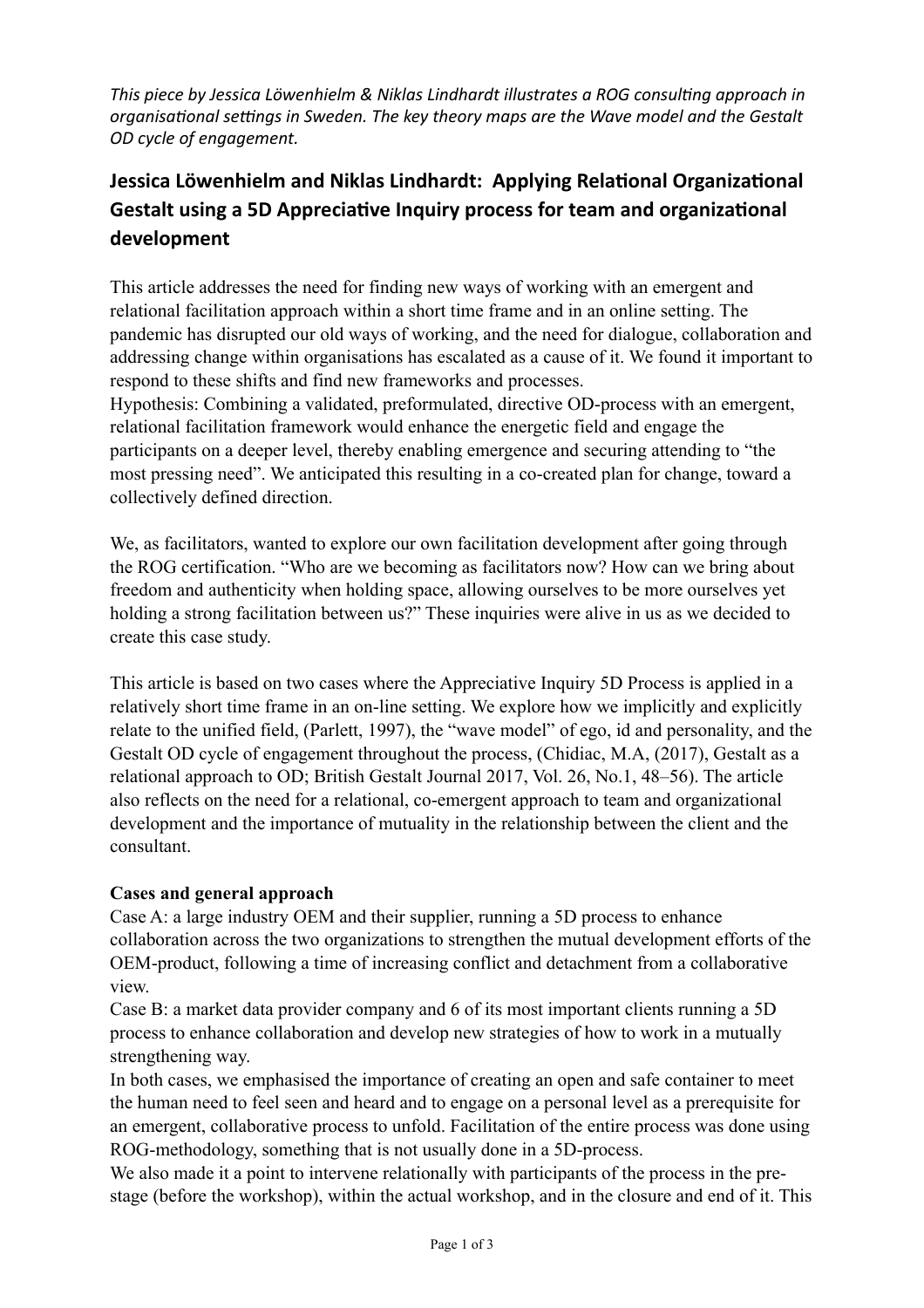was done through individual emailing, answering of preparation forms and securing that all voices were continually heard through the process.

## **The application of the 5D process in brief**

**D**efine – co-define the challenges at hand and co-define the boundaries to work within. Needs and challenges are collected individually, to let the most pressing need emerge, revealing waves - (ego), challenging a collaborative stance in the business partnership. The explicit documentation of the "ego" also initiated questioning into sea depth currents and flows - (id).

**D**iscover - deepen the co-diagnosis, inquiring into what currently works well, identifying strengths and capabilities that may be used to address the identified challenge(s). This step identifies strengthening waves - ego, and also sea depth currents and flows – id. It also starts to open the perspective of the seabed - personality

Focusing the dialogue on the "we/partnership" presenting in the field, we direct the participants to take a less dualistic stance.

**Dream - collaboratively depict a "future perfect state" a dream for the challenge(s).** Visiting the perspective of "what is made possible when the dream comes true: for self and organization," tangible sensations of the dream coming true were created. This in turn creates an experience of the future dream as liberating, anchoring the dream in each individual. By also visiting the "worst possible case, if nothing is done" a larger field of sensing and awareness is shaped, sparking energy to mobilize action in the further stages of the process.

**D**esign – Co-identify and co-initiate possible paths toward the dream.

By utilizing the collective field of sensing and intelligence, areas for action emerge. These areas shape a co-created map of possible paths forward.

In this stage, the groups widen the awareness from the initially articulated "waves" to also cover the levels beneath.

**D**eploy - Co-define and formulate first steps toward the dream and co-create a plan how to navigate and re-calibrate the chosen interventions along the way.

This step concretizes how the group wants the waves, sea depth and seabed to evolve from the current moment into the future. In so doing we are opening up for sensing the field as it emerges in the deployment of the activities.

A joint review and celebration of the results form a first evaluation of the process and serve as an early Entry/Contracting for the start of implementation of the actions.

## **Process Results**

We were intrigued and positively surprised by the outcome of the workshop. A strong felt sense of deep connection both between the facilitators and with the whole group had been accomplished.

Both processes resulted in greater mutual trust and collaborative strategies to reach a closer partnership. The process also created vital insights into each other's needs and challenges. Not only did the concrete output exceed expectations; in the check-out dialogue and evaluation survey to all participants after the workshops the process was described as "surprisingly uplifting", "creative & efficient", "fun and playful". Client quotes:

"The output of this process widely exceeded my expectations, both in activity output and building trust and connection."